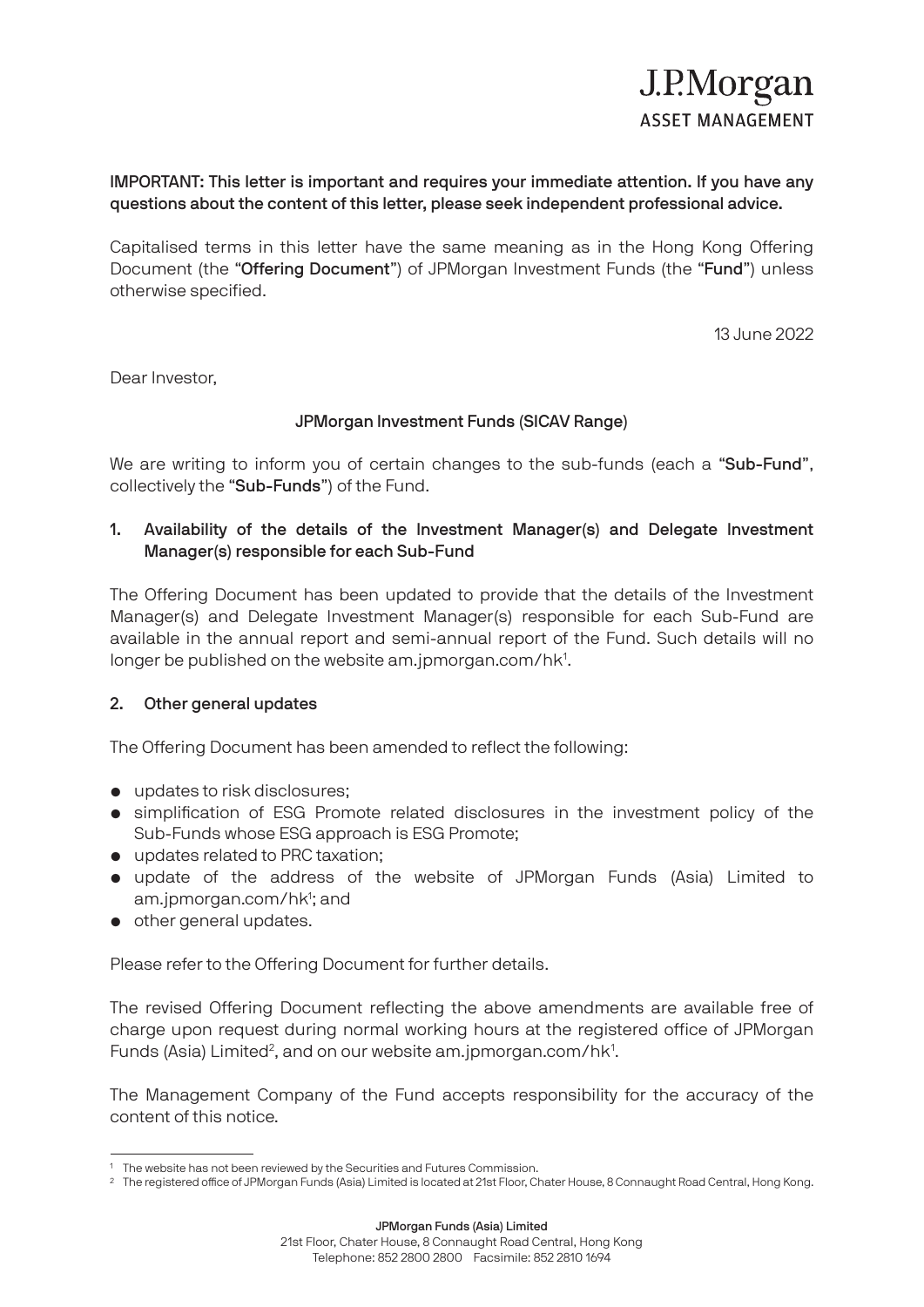If you have any questions with regard to the content of this notice or any other aspect of the Sub-Funds or the Fund, please do not hesitate to contact:

- your bank or financial adviser;
- your designated client adviser, account manager, pension scheme trustee or administrator;
- our Intermediary Clients' Hotline on (852) 2265 1000;
- our distributor hotline on (852) 2978 7788; or
- if you normally deal directly with us, our J.P. Morgan Funds InvestorLine on (852) 2265 1188.

Yours faithfully, For and on behalf of JPMorgan Funds (Asia) Limited as Hong Kong Representative of the Fund

Edwin TK Chan **Director**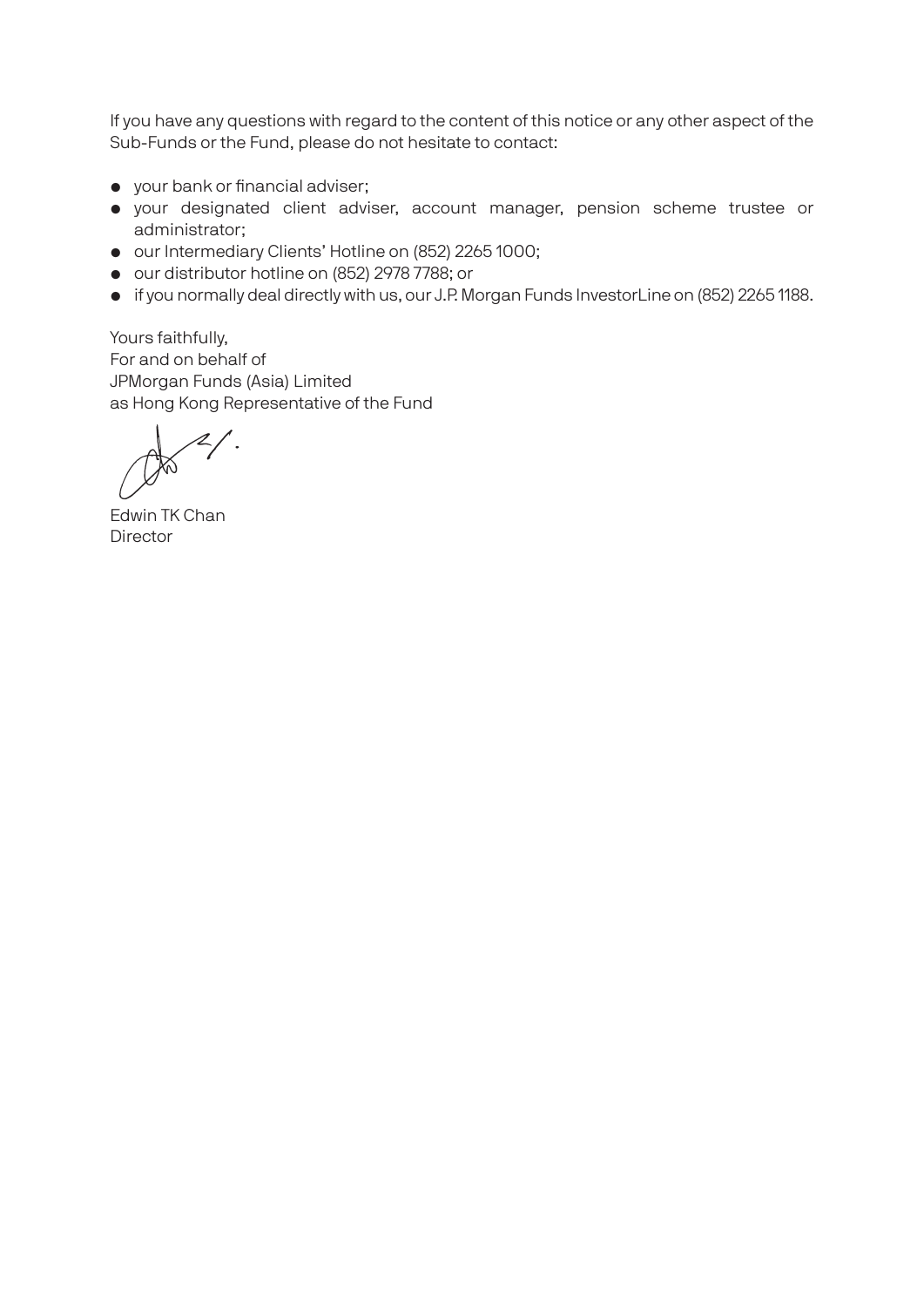

# 重要資料:務請即時細閱本重要函件。如閣下對本函件的內容有任何疑問,應尋求獨立專業意 見。

除非另有指明,否則本函件內所載的術語應與摩根投資基金(「基金」)的香港銷售文件 (「銷售文件」)所載者具有相同的涵義。

敬啟者:

## 摩根投資基金(SICAV系列)

此函旨在告知閣下有關基金的子基金 (各稱及統稱「子**基金」**) 的若干變更。

### 1. 負責各子基金的投資經理人及受委投資經理人的詳細資料的提供

銷售文件已作出更新,以訂明負責各子基金的投資經理人及受委投資經理人的詳細資料載於基 金的年報及半年度報告。該等詳細資料將不再於網頁am.jpmorgan.com/hk1 登載。

#### 2. 其他一般更新

銷售文件已作出修訂,以反映以下各項:

- 更新風險披露;
- 簡化ESG方法為推動ESG的子基金的投資政策內與推動ESG有關的披露;
- 與中國稅務有關的更新;
- 將摩根基金(亞洲)有限公司的網址更新為am.jpmorgan.com/hk<sup>1</sup>;及
- 其他一般更新。

請參閱銷售文件,了解進一步詳情。

閣下可於一般辦公時間內於摩根基金(亞洲)有限公司之註冊辦事處<sup>2</sup>,以及瀏覽本公司網頁 am.jpmorgan.com/hk',免費索取反映上述修訂的經修訂銷售文件。

基金之管理公司就本通知內容之準確性承擔責任。

<sup>1</sup> 此網頁並未經證券及期貨事務監察委員會審閱。

<sup>2</sup> 摩根基金(亞洲)有限公司之註冊辦事處位於香港中環干諾道中8號遮打大廈21樓。